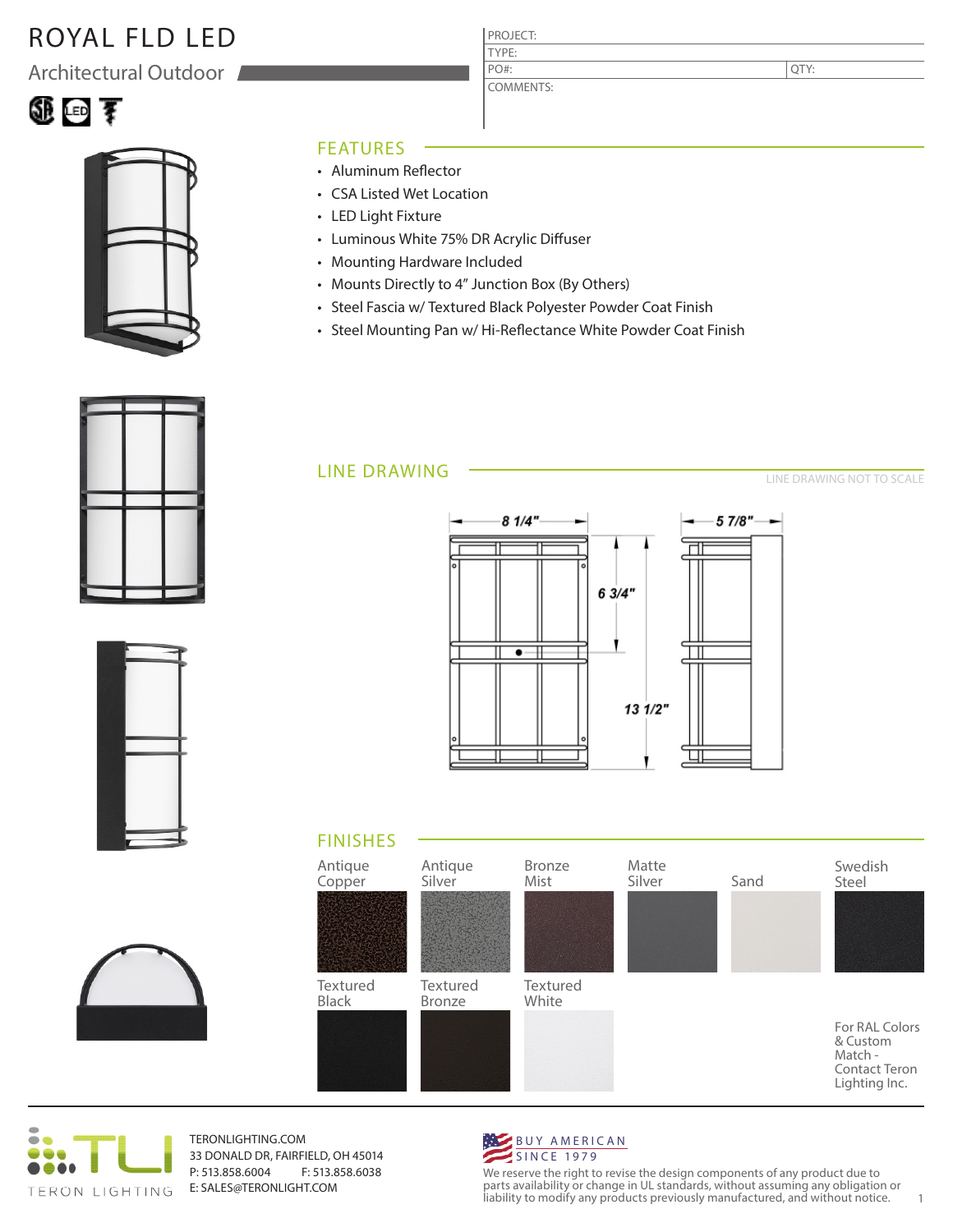## ROYAL FLD LED

Architectural Outdoor

# ①画す

#### PROJECT: TYPE: COMMENTS: PO#:  $\vert$  QTY:

| <b>Fixture Core</b>             |                                                                                                                                                                                                                 |                           |                       |
|---------------------------------|-----------------------------------------------------------------------------------------------------------------------------------------------------------------------------------------------------------------|---------------------------|-----------------------|
| <b>PRODUCT CODE</b>             | SOURCE/WATTAGE                                                                                                                                                                                                  | <b>VOLTAGE</b>            | <b>DIMMING DRIVER</b> |
| RL - Royal<br><b>ORDER INFO</b> | L15.0-TE600 - 15.0W @ 600mA ELV<br><b>Dimming Driver</b><br>L18.0-TE700 - 18.0W @ 700mA ELV<br><b>Dimming Driver</b><br>L18.0-ZE700 - 18.0W @ 700mA<br>Line Voltage 4-Wire Dimming Driver<br>(Dimmable 0 - 10V) | 120V<br>277V<br>(50/60Hz) | Not Applicable        |
| RL                              | L15.0-TE600                                                                                                                                                                                                     | 120V                      | Not Applicable        |

Example ^ (may not represent a manufacturable product)

| Aesthetics & Options |                |                                                                                                                                                                                                                   |                                                                                                              |                   |                                                                            |  |
|----------------------|----------------|-------------------------------------------------------------------------------------------------------------------------------------------------------------------------------------------------------------------|--------------------------------------------------------------------------------------------------------------|-------------------|----------------------------------------------------------------------------|--|
| TRIM                 |                | <b>FINISH</b>                                                                                                                                                                                                     |                                                                                                              | <b>COLOR TEMP</b> | <b>OPTIONS</b>                                                             |  |
| <b>FLD</b>           |                | AC - Antique Copper<br>Bronze<br>AS - Antique Silver<br><b>BT</b> - Bronze Mist<br>White<br>SM - Matte Silver<br>SN - Sand<br>SW - Swedish Steel<br>TB - Textured Black<br>(Standard)                             | BZ - Textured<br>30K - 3000K Color Temp<br>35K - 3500K Color Temp<br>TW - Textured<br>40K - 4000K Color Temp |                   | F - Fused<br>TP - Tamper Resistant Screws<br>SPD - Surge Protection Device |  |
| ORDER INFO           |                |                                                                                                                                                                                                                   |                                                                                                              |                   |                                                                            |  |
| <b>FLD</b>           |                | AC                                                                                                                                                                                                                | 30K                                                                                                          |                   | F                                                                          |  |
|                      |                | Example ^ (may not represent a manufacturable product)                                                                                                                                                            |                                                                                                              |                   |                                                                            |  |
| PROD                 | SOURCE         |                                                                                                                                                                                                                   |                                                                                                              |                   |                                                                            |  |
| <b>RL</b>            | L15.0<br>L18.0 | $•30K - 3000K$<br>Color Temp<br>•2048 LED<br>Source Lumens<br>• 136.5 LED Source<br>Lumans Per Watt<br>$•30K - 3000K$<br>Color Temp<br>•2390 LED<br>Source Lumens<br>• 132.8 LED Source<br><b>Lumans Per Watt</b> |                                                                                                              |                   |                                                                            |  |

| REPLACEMENT PART             | <b>PART NO</b> | <b>NOTES</b>                                                                        |
|------------------------------|----------------|-------------------------------------------------------------------------------------|
| White 75% DR Acrylic<br>Lens | 3051060        | Don't see the configuration you are looking for?<br>Call us today at (513) 858-6004 |



TERONLIGHTING.COM 33 DONALD DR, FAIRFIELD, OH 45014 P: 513.858.6004 F: 513.858.6038 E: SALES@TERONLIGHT.COM



We reserve the right to revise the design components of any product due to parts availability or change in UL standards, without assuming any obligation or liability to modify any products previously manufactured, and without notice. 2